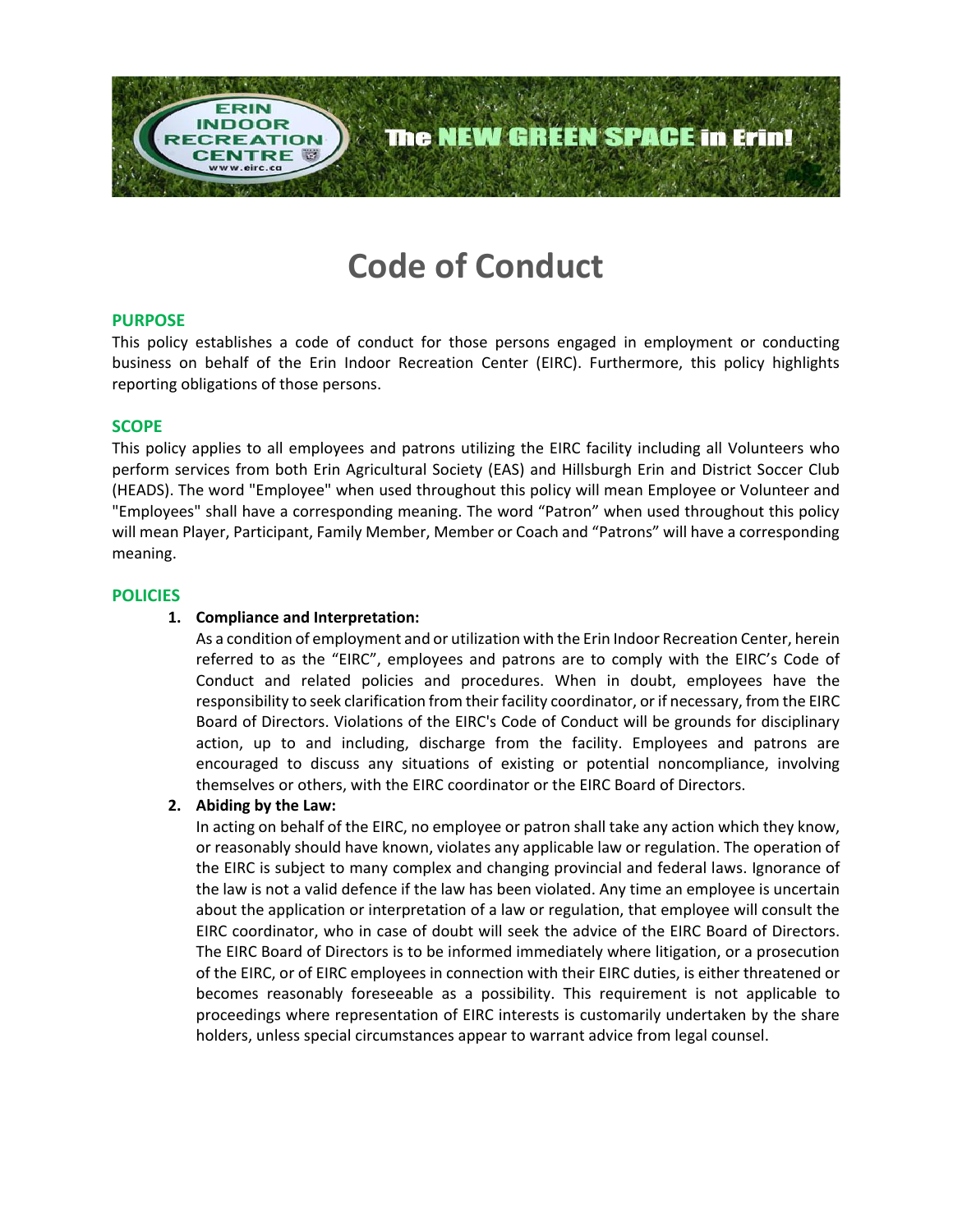

## **(a) Fraud**

All employees and patrons of the EIRC are responsible for immediately reporting grounds for suspected fraud, breach of trust and other forms of wrongdoing to their EIRC coordinator or up to and including the EIRC Board of Directors, as appropriate. Appropriate protection for the confidentiality of such information will be observed. Prior to taking action on suspicions of wrongdoing, the EIRC coordinator should seek the advice of the EIRC Board of Directors to protect the EIRC's interests in subsequent disciplinary actions; to protect the rights of the person under suspicion; and to assist in preventing further losses or damage to the EIRC.

## **(b) Accounting Principles and Practices**

The EIRC's accounting books and records shall be maintained with the utmost integrity, reflecting accurately and punctually all transactions, assets and liabilities of the Corporation. All business records, expense accounts, invoices, vouchers, bills, payroll and employee records, and other reports are to be prepared with care and honesty. False or misleading entries in the books and records of the EIRC, or any unrecorded bank accounts, are strictly prohibited. No secret or unrecorded cash funds or other assets will be established or maintained for any purpose. No transaction is to be concealed from the EIRC Board of Directors or external auditors. Satisfactory accounting and auditing procedures and controls must be maintained, and full compliance with statutory requirements regarding internal and external audit procedures is imperative.

## **3. Protection of Proprietary Information**

Employees frequently have access to proprietary information of the EIRC or of patrons which is confidential and must be protected from unauthorized or inadvertent disclosure. This includes but is not limited to personal information of employees and patrons, personal information of the EIRC Board of Directors, emails or investigations of non-compliance, confidential information. Safeguarding of such information is a high priority responsibility of all employees, as is respecting any proprietary or copyright conditions that may exist. Such information may be given or released only to employees or patrons who have a need for such information, or otherwise in accordance with the Municipal Freedom of Information and Protection of Privacy Act. Employees are not to divulge the proprietary information of their former employers. Employees, whether currently employed or after they leave the employment of the EIRC, will not disclose any proprietary information of the EIRC or of any other person where such information was acquired during employment with the EIRC, unless the release or disclosure is properly authorized by the EIRC, individual, or firm owning the information.

#### **4. Use of Real or Personal Property of the EIRC**

Employees and or patrons shall not make use of any real or personal property of the EIRC for their personal benefit, gain, political activity or campaigning, or enjoyment, other than property specifically provided by the EIRC for such use as a requirement of the facility. Employees and patrons shall only use the EIRC's property, equipment, supplies, and services